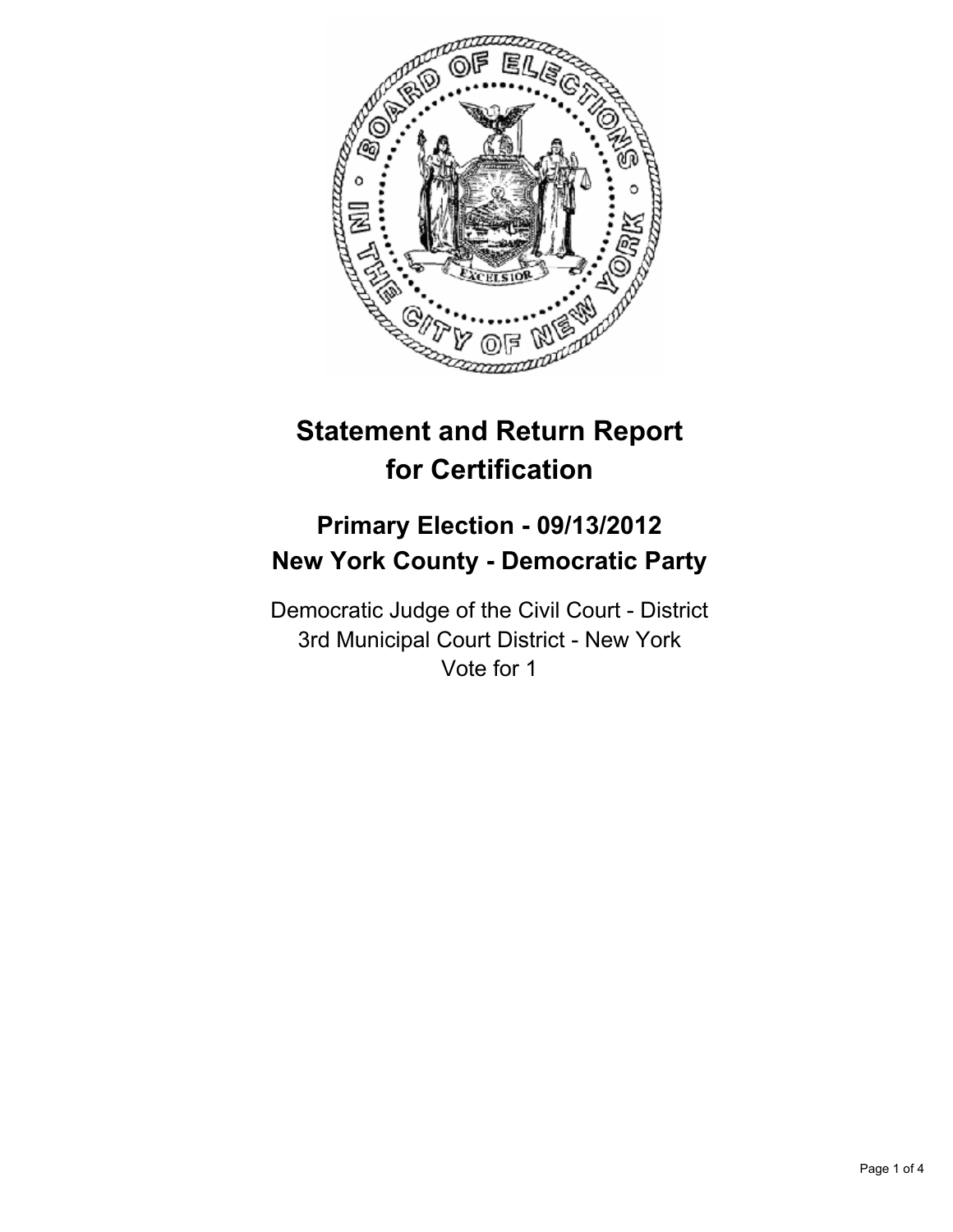

# **Assembly District 66**

| <b>PUBLIC COUNTER</b>                                    | 30             |
|----------------------------------------------------------|----------------|
| <b>EMERGENCY</b>                                         | 0              |
| ABSENTEE/MILITARY                                        |                |
| <b>FEDERAL</b>                                           | 0              |
| <b>SPECIAL PRESIDENTIAL</b>                              | 0              |
| AFFIDAVIT                                                |                |
| <b>Total Ballots</b>                                     | 32             |
| Less - Inapplicable Federal/Special Presidential Ballots | 0              |
| <b>Total Applicable Ballots</b>                          | 32             |
| LISA A. SOKOLOFF                                         | 19             |
| <b>OLGA STATZ</b>                                        | 11             |
| <b>Total Votes</b>                                       | 30             |
| Unrecorded                                               | $\overline{2}$ |

# **Assembly District 67**

| PUBLIC COUNTER                                           | 1,196 |
|----------------------------------------------------------|-------|
| <b>EMERGENCY</b>                                         | 0     |
| ABSENTEE/MILITARY                                        | 76    |
| <b>FEDERAL</b>                                           | 0     |
| <b>SPECIAL PRESIDENTIAL</b>                              | 0     |
| <b>AFFIDAVIT</b>                                         | 15    |
| <b>Total Ballots</b>                                     | 1,287 |
| Less - Inapplicable Federal/Special Presidential Ballots | 0     |
| <b>Total Applicable Ballots</b>                          | 1,287 |
| LISA A. SOKOLOFF                                         | 644   |
| <b>OLGA STATZ</b>                                        | 567   |
| BARBARA JAFFE (WRITE-IN)                                 | 1     |
| CLIFFORD MINUFF (WRITE-IN)                               | 1     |
| UNATTRIBUTABLE WRITE-IN (WRITE-IN)                       | 2     |
| <b>Total Votes</b>                                       | 1,215 |
| Unrecorded                                               |       |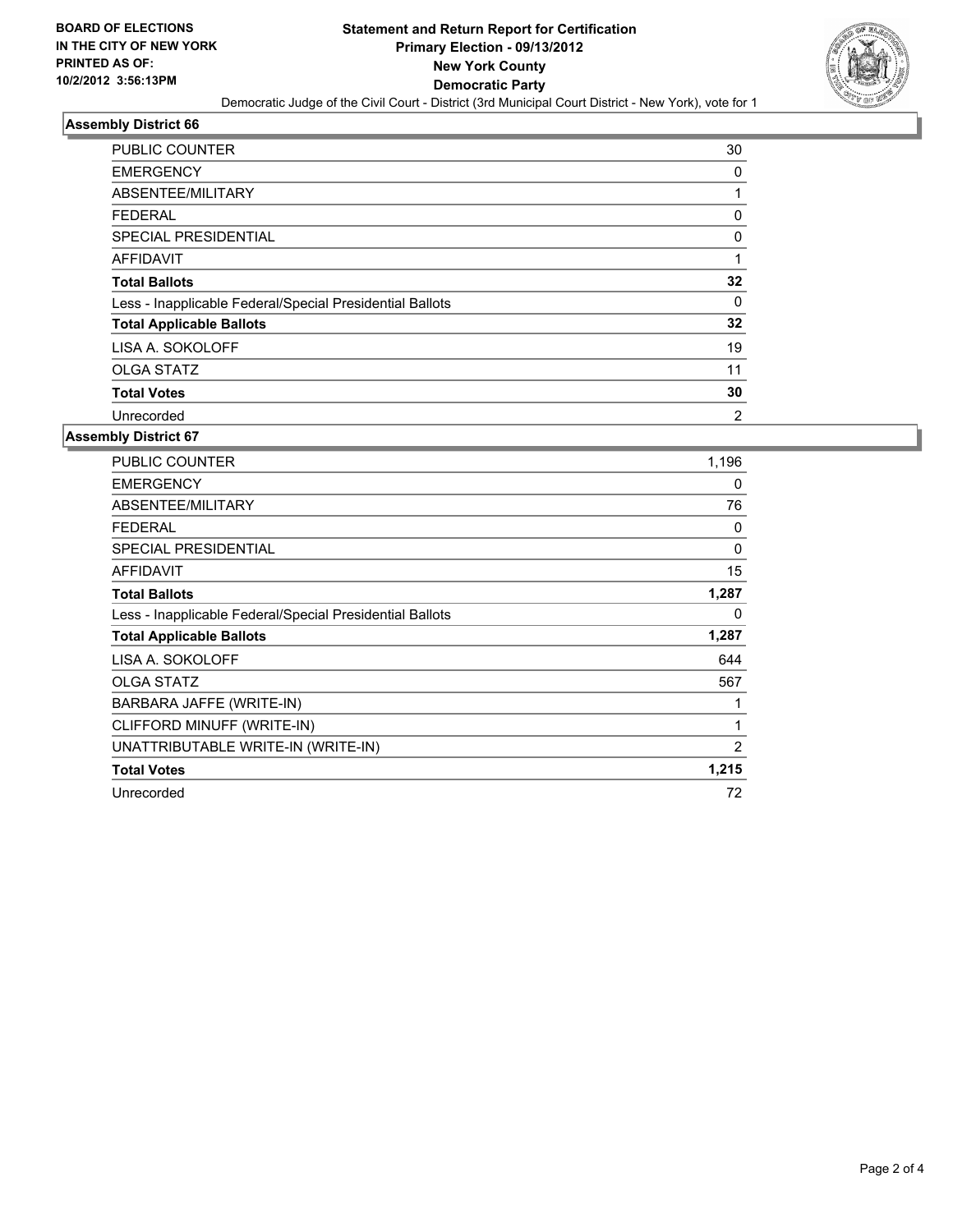

### **Assembly District 75**

| <b>PUBLIC COUNTER</b>                                    | 3,590        |
|----------------------------------------------------------|--------------|
|                                                          |              |
| <b>EMERGENCY</b>                                         | 1            |
| ABSENTEE/MILITARY                                        | 138          |
| <b>FEDERAL</b>                                           | 0            |
| <b>SPECIAL PRESIDENTIAL</b>                              | $\mathbf{0}$ |
| <b>AFFIDAVIT</b>                                         | 34           |
| <b>Total Ballots</b>                                     | 3,763        |
| Less - Inapplicable Federal/Special Presidential Ballots | 0            |
| <b>Total Applicable Ballots</b>                          | 3,763        |
| LISA A. SOKOLOFF                                         | 1,901        |
| <b>OLGA STATZ</b>                                        | 1,555        |
| EUGENE RHEE (WRITE-IN)                                   | 1            |
| <b>JIM ZORN (WRITE-IN)</b>                               | 1            |
| JOHN JAY (WRITE-IN)                                      | 1            |
| TERENCE BANNISTER (WRITE-IN)                             | 1            |
| UNATTRIBUTABLE WRITE-IN (WRITE-IN)                       | 2            |
| <b>Total Votes</b>                                       | 3,462        |
| Unrecorded                                               | 301          |